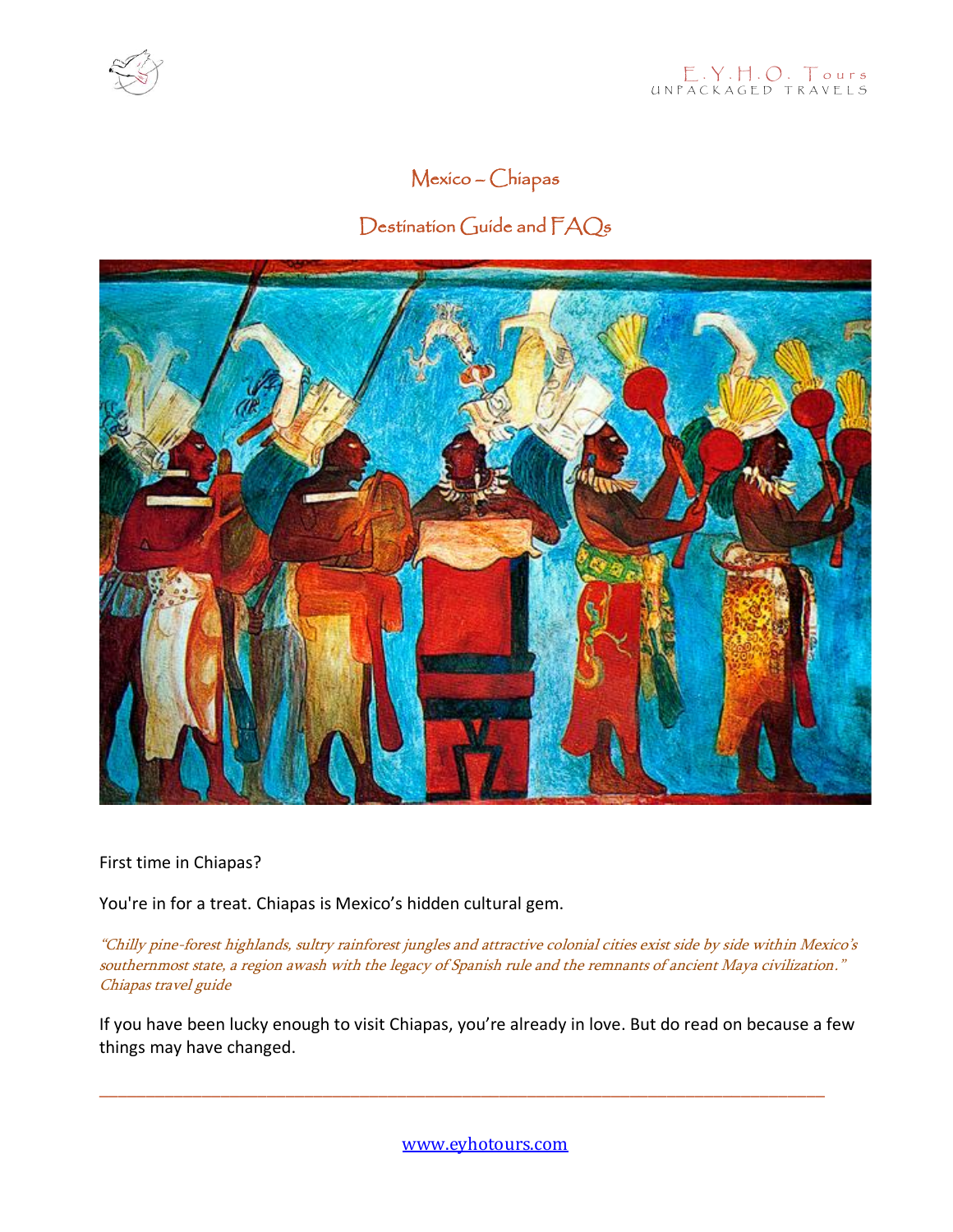#### First off, is Chiapas safe for travellers?

Your perception of safety is important, and we urge you to visit your country's travel advisory consular site. These days, only a few countries do not carry an advisory.

For the most part, Chiapas is considered to be safe for travelers, although Chiapas locals have a history of clashes with the Mexican government. Recently, tensions have abated, though there are often *bloqueos* where locals shut down roads. We stick to the most visited places in Chiapas, also the safest for travelers: San Cristobal de las Casas, San Juan Chamula, Zinacantan, and Palenque. Additionally, we transfer to Chiapas by air, thus avoiding roads where blockades might be set up.

As with any destination, travellers should exercise caution in being out in the dark and carrying valuables. A bonus of group travel is you can always be with a travel companion. Our local office in Canada is on hand to address any concerns.

#### Do I need a Visa for Mexico?

Visitors from the U.S., Canada, and the U.K. do NOT need a visa to Morocco. Check [this guide](https://consulmex.sre.gob.mx/toronto/index.php/en/servicesforeigners/doclegalization/52-conservices/225-visitors-who-do-not-require-a-visa-with-a-stay-up-to-180-days) for more info. In order to gain entry, you will need a passport valid for 6 months.

If you do need a visa, bear in mind that processing can take 4 to 5 weeks. Please understand that it is your sole responsibility to possess a valid passport and visa prior to embarking on this tour.

#### What is the time zone in Chiapas?

Chiapas is on Central Standard time, same as in the U.S. (GMT -6, Eastern -1)

#### When is the best time of year to visit Chiapas?

The best time to visit the main travel destinations in the Central Highlands is in the dry season from late Oct to May. These regions have temperatures that hover around 60-70F all year long. However, jungle and rainforest areas such as Palenque can be much hotter with high humidity. Coastal Chiapas is best visited between Nov and March. November is also rich with festivals, particularly The Day of the Dead.

#### How strenuous is this tour?

If you can walk comfortably at a moderate pace for one-hour stretches, you can do this tour. In addition we have private bus transfers on crowded urban roads. The longest transfer 3-4 hrs with breaks for washrooms. We will take a private boat road in a spectacular canyon.

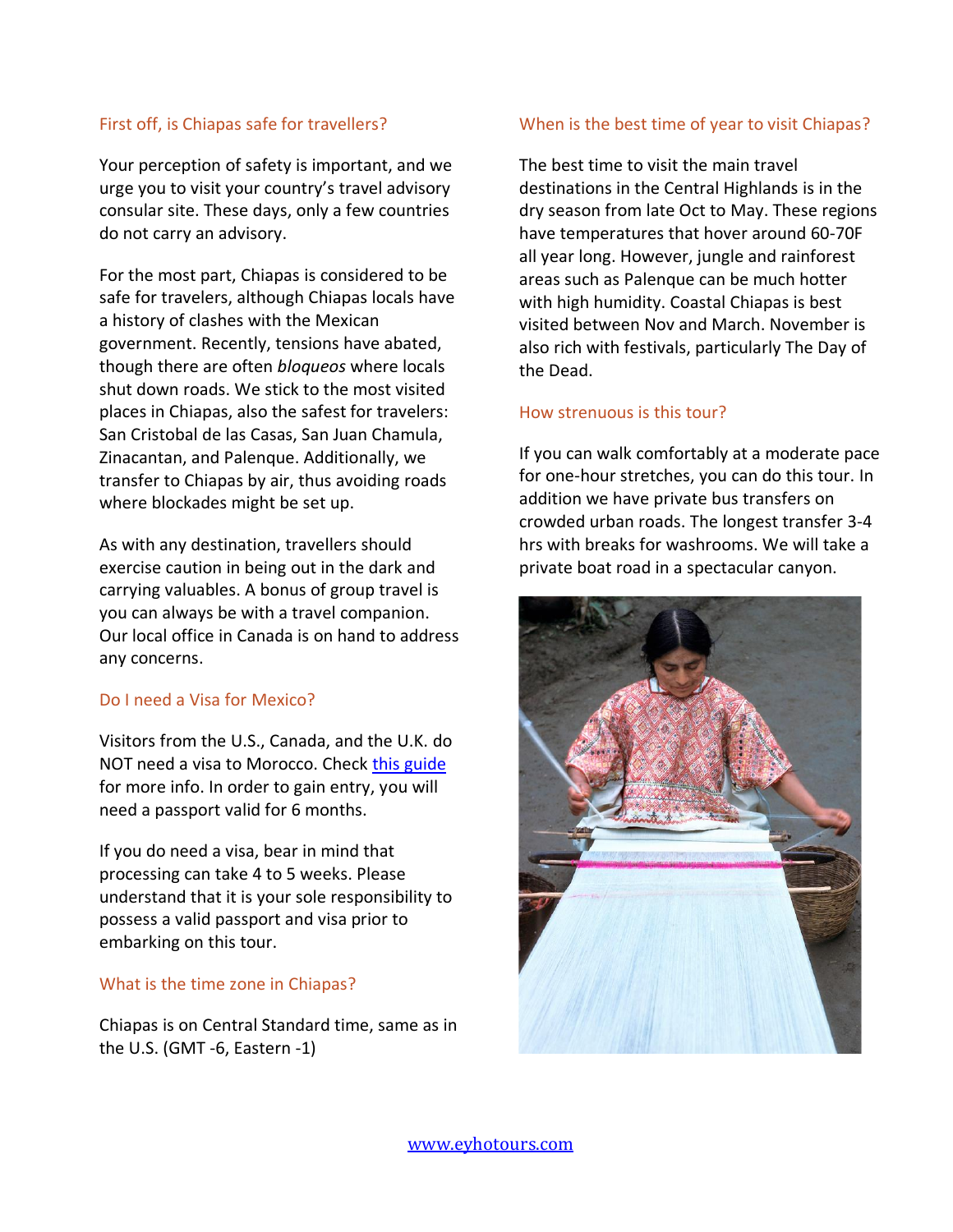# I hear only 5\* hotels are good enough for travel in Chiapas. Correct?

Incorrect. One of the best ways to experience Chiapas is to stay in atmospheric small hotels for architecture, cultural relevance, comfort, safety, and personal service. In all cases, we selected the best available. All hotels are clean, comfortable, and have private bathrooms and western-style toilets. But please be aware that accommodations may be different to what you are used to in developed countries.



#### What about clothes and valuables?

A comprehensive packing list will be supplied. Consider layering clothes. Pack a light windbreaker and fleece hoodie, as well as warm socks and a shawl. Comfortable closedtoed walking shoes or sneakers are recommended, especially for archeological sites. Mexico is a conservative country and women travellers might feel more comfortable with dresses below the knees, and trousers, tops/dresses with some sleeve. Steer away from strappy tank tops and low-cut shirts. Wear a longer shirt if wearing pants.

It's best to leave expensive jewelry and valuables at home.

#### What is the voltage in Mexico?

The voltage in Mexico is 110-120 volts and the

frequency is 60 Hz with either 2- or 3-pin flat plugs (yellow in the picture below). The primary outlet in Mexico is the 2-flat-pin plug. We recommend packing an international adapter so you can switch back and forth as needed



# Where to fly in and out of? What are the best international flight options?

Our tour starts in Mexico City and ends in Villehermosa (VSA) or Carlos Rovirosa Pérez International Airport, an international airport serving Villahermosa, the capital of the Mexican state of Tabasco.

How you get there depends on from where you will travel. Do give yourself ample time to settle in after your long flight.

We'd be happy to advise on individual options. Please contac[t shila@eyhotours.com](mailto:shila@eyhotours.com)

## How can I stay in touch with home? Can I get a local SIM card?

Most hotels have fairly decent wifi. In addition, you may wish to supplement wifi with a Mexico SIM card. The main network is the leader, Telcel. You can also get an AT&T Mexico SIM card or use the company Movistar, which is the last preference as calls are frequently dropped.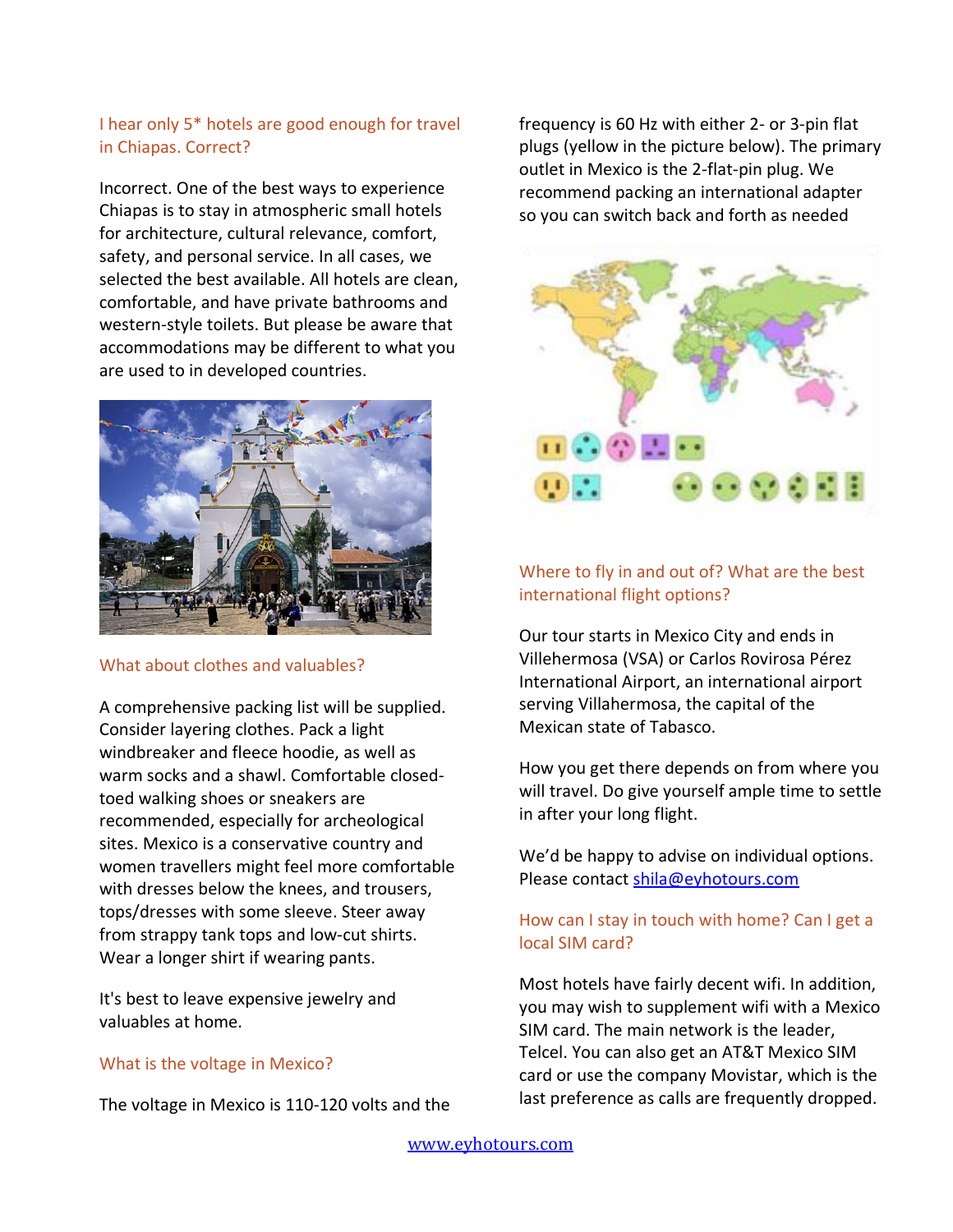SIM cards can be purchased for around \$10-15 in the agencies of the network operators and their sales outlets. Be prepared to show your passport.

#### My big fear is getting sick in Mexico.

## \* see below for Covid requirement

The main reasons why travelers get sick in Mexico is eating unwisely. Safe bottled water is readily available all over Morocco. The food in Morocco is delicious and generally well prepared. \*\*Only eat foods that have been cooked, and are piping hot upon serving, and eat fruit that can be peeled\*\*. The prices of meals on your own will range from \$3 - \$15, without alcohol.

Don't use ice cubes in drinks. Brush teeth with bottled water until your system is well adjusted to local micro-organisms.

# Will drinking water be provided while travelling?

We provide bottled drinking water while on the road. In interests of reducing plastic waste, please consider bringing your own refillable water bottle. Hotels will supply bottled water.

#### What about the currency?

The Mexican Peso (MX\$ or MN) is the currency of Mexico.

One hundred *centavos* are in one Mexican peso (denoted as MX\$ or MN). Notes come in denominations of 20, 50, 100, 200, 500, and 1000 MX\$. Coins come in denominations of 5- 50 *centavo* pieces, and 1-10MX\$, although it's rare to use anything under 50 *centavos.* 

USD are accepted in some parts of the country, though it's almost always more advantageous

(less expensive) to pay with Mexican Pesos.

Change money at major airports, or banks in town (HSBC, Scotiabanks in Mexico City, and exchange bureaus & ATMs in major cities). Travellers cheques are generally not accepted in Mexico.

ATMS that accept international cards are widely available in larger cities. It's usually better to withdraw large sums at one go than multiple smaller sums. Many businesses will accept debit and credit cards, for which the foreign exchange charge is usually 4% of the transaction value.

**Note**: Makers (weavers, carvers etc.) and market vendors almost never have credit card facilities, so purchases need to be paid for in cash.

## What about tipping?

Porters and hotel staff tipping is included. We run a \$150 tipping kitty for drivers and guides. You may supplement if you wish. Any unused amounts at the end will be democratically disposed of.

# And shopping . . .?

Markets and artisan workshops are the central hubs of most places we will visit. There, you can find all the clothes, jewelry and dishware you could ever want. Chiapas is most famous for (a) textiles and (b) its pottery. Do be sure to obtain a receipt for larger purchases, as it may be requested either on domestic flights or upon international departure.

Regarding bargaining, we suggest paying makers the price they ask with little or no haggling. In markets, where work is being resold by intermediaries, it is possible to bargain.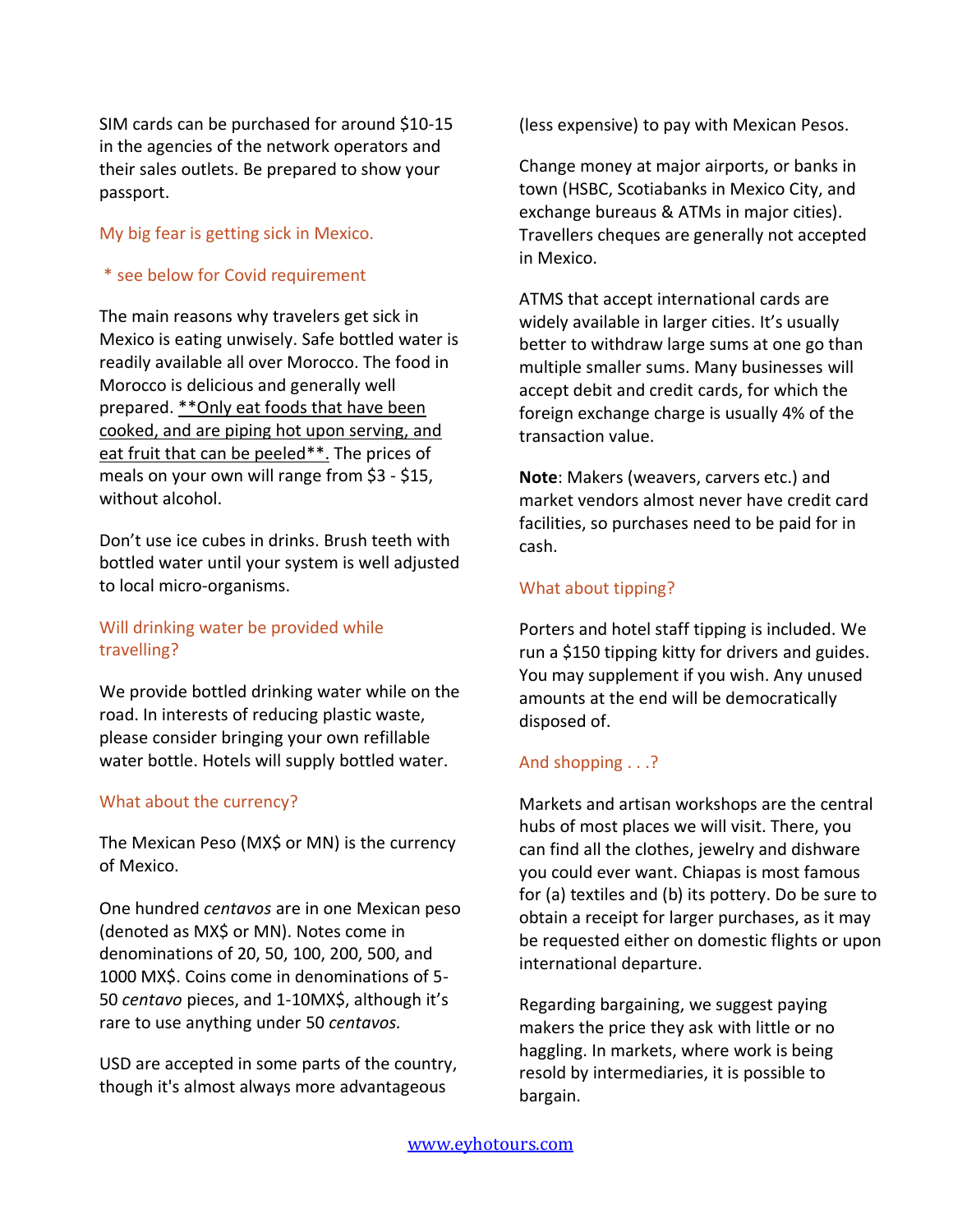# Do I need any vaccinations? \* see below for Covid requirement

There are no vaccinations required for entry to Mexico but short-term travellers are recommended to receive vaccination cover for **Tetanus**, **Typhoid** (food and water-borne) and **Hepatitis A** (food & water borne)

Follow the recommendations of your travel health clinic. You may want to bring Tylenol, Immodium and/or Pepto Bismol, in addition to prescription medications.



# How do I navigate cultural sensibilities in Mexico? Especially for the Day of the Dead?

Most Mexican families are happy to share their traditions with visitors. We will visit people's homes and cemeteries. Photographs should not be taken until permission has been granted.

When entering churches and cathedrals, visitors are expected to show respect. Women should not wear shorts or skimpy suntops; it is not necessary to cover the head. Hats should be removed by men and women. Some churches forbid photography, and this rule should be obeyed.

## Great! How do I sign up?

We'd be delighted to welcome you on board. Pleas[e contact](mailto:shila@eyhotours.com?subject=Take%20me%20away%20to%20Chiapas!) us.

An assessment of Covid provisions follows.